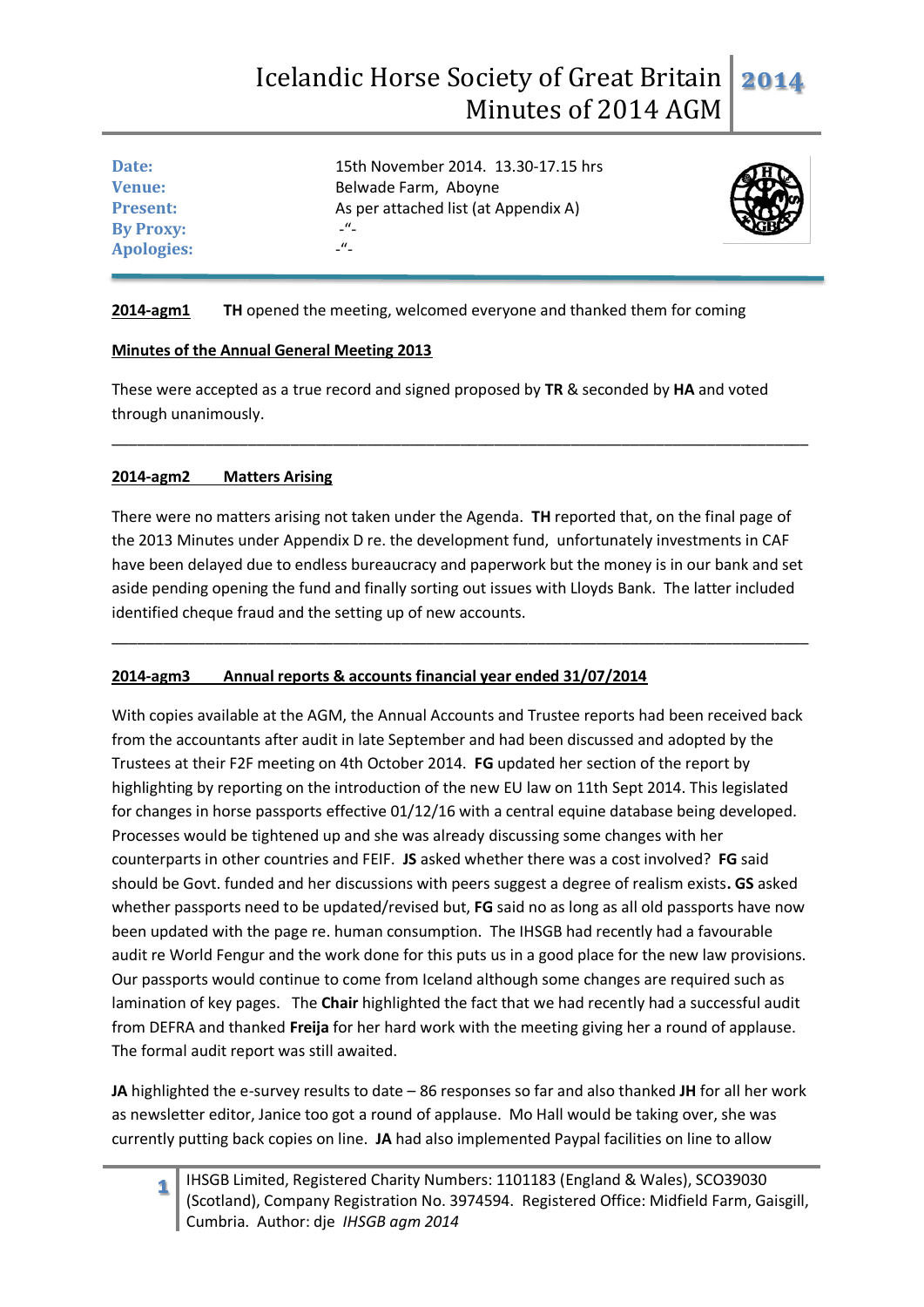members to pay their subs electronically - the meeting thanked **JA**. (**GS** had some hard copy international articles available to hand round. Also leaflets on the WCs).

**TR** asked about the breeding show: **FG & KC** said there would be a full write up in the newsletter – it had been a big learning curve but a there had been lot of interest and a great success.

**TH** said we presented the 1000th registered horse with a head collar at the Festival in the summer although numbers have now dropped again.

**MA** remarked, re Sport, that they had organised their first BC without the 'old team' so, again, it had been a steep learning curve but was deemed a success. The team/Society were trying to broaden the scope and involvement hence the festival and not just the sport/FIFO classes. To some extent this was achieved and will be built on. A review of the Terms of Reference for the sport team was ongoing, widening it to include all measured riding activities in the Icelandic world – km, hours, dressage etc – all to be encouraged, supported and included in their remit. The team were liaising with **JA** as to how can capture this information. **Jackie A** said this was really encouraging but could it include in hand activities etc? **MA** said they were trying to make as inclusive as possible with some in hand events now included in the Festival agenda. **JH** asked **MA** – as a 'slight devil's advocate' what was the purpose in broadening the agenda? **MA** said there had been a feeling that maybe the Society favoured 'oval track bashers' with other activities seen as fringe and not given the support – if all were to be under the same riding umbrella then the TREC and endurance ambassadors for example could be included in the 'new' Sport/Rider Team and the support network would then exist for all disciplines. To 'wire-into' these activities rather than leave as fringe. **MA** hoped that the sport team would expand so that no activity was felt to be peripheral. **JH** said she understood now and approved! **MA** said they had survived this year, learnt from it and had a great bunch of volunteers; they now had the challenge of next year. He was delighted that West Tarf was opened up for the festival in 2015 as it was a fabulous venue and the festival would carry on this theme of inclusiveness.

**MA** noted it was a qualifying year for the WC, so there would be focus on team selection but there was an intention to widen sport development to include all those that enjoy their sport riding and not to just concentrate on the 7 qualifiers. Again a more inclusive if challenging approach. There followed some feedback from **MA** as to how the Sport team and the Society were tackling the issue of non UK resident riders, but holding a British passport, being able to qualify for the British team through qualifying scores gained abroad. Taking advice and a steer from FEIF riders for the British team must be active participants in the IHSGB and their inclusion in the team and at the WCs must strengthen the Society and not just be an individual gain. There should not just be an open door to get on the British WC team, the WC's should be a motivator for British riding.

**TH and MA** gave a bit of background re this – 2 wildcards (out of 7 places) have traditionally been allocated to abroad qualifiers and/or riders who's horses are having an off day at the qualifying show(s). The team in future will be made up of active domiciled members. If we can't fill the team on these criteria then we may open the door to other people who could qualify with a British

**2**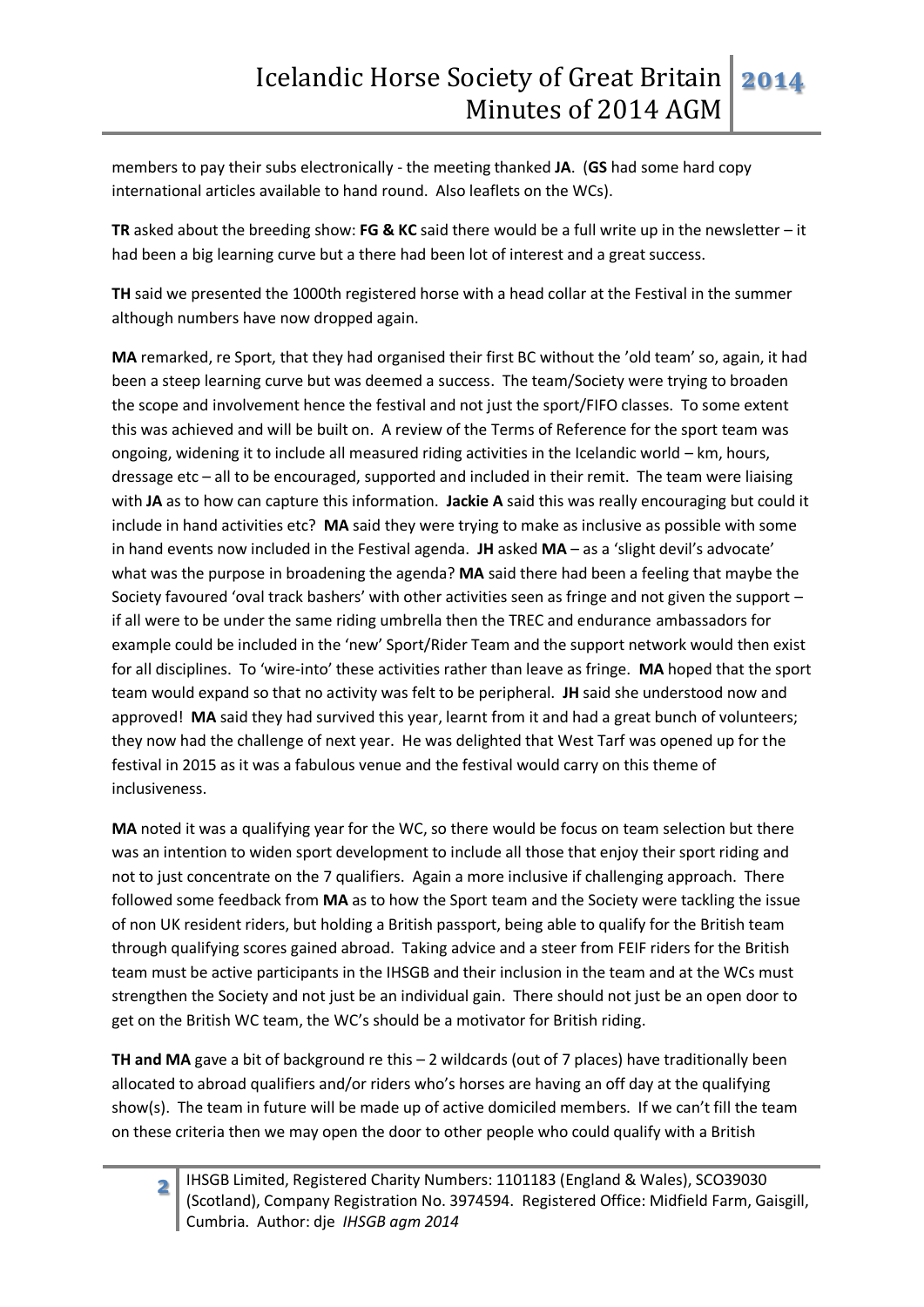passport. They need to be active and current members of the society when they both qualify and compete. Note: residency (3 years) also makes you eligible even if you are not a British passport holder.

**MA** said he was keen to get this right for the next time, the Society has the advantage that it can make and change rules relatively quickly – if Trustees feel this to be appropriate. The UK qualifying mark is low as it reflects that is where we are in the sport in the UK so that means easier access for those abroad who are in a different 'pond'.

Re the accounts, the Chair informed the meeting the accounts had already been examined and signed off by the External Auditors. DE took the meeting through the headline figures and Appendix B gives the detail. In summary –

- The year had resulted in a surplus of £2,951
- At the 31st July there we had £14k cash in the bank (and c. £19k at today's date).
- The bottom line of the balance sheet ie: what the Society is worth, was £19.4k.

**DE** reported that, generally, the IHSGB was on a sound financial footing with a realistic asset base and a reserves policy to future proof the Society. Trustees had regular performance monitoring reports available to them (finance & membership) and 3 year rolling budgets now gave better opportunities to plan ahead.

No further questions were forthcoming and the meeting was asked to adopt the accounts and annual report. Proposed by **JS** & seconded by **TG** the meeting unanimously adopted the 2013/14 final accounts and Annual Report. These were duly signed by the Trustees. **JS** remarked that he was encouraged by the financial position given the state of the Society's finances a few years back.

The re-appointment of Bevan and Buckland as Independent Examiners to the Accounts was endorsed for 2014/15 proposed by **JH**, seconded by **FG** and voted through unanimously

\_\_\_\_\_\_\_\_\_\_\_\_\_\_\_\_\_\_\_\_\_\_\_\_\_\_\_\_\_\_\_\_\_\_\_\_\_\_\_\_\_\_\_\_\_\_\_\_\_\_\_\_\_\_\_\_\_\_\_\_\_\_\_\_\_\_\_\_\_\_\_\_\_\_\_\_\_\_\_\_\_

## **2014-agm4 IHSGB Budget 2014/15 - 2017 including IHSGB subscriptions**

- Budgets for the next three years were presented (Appendix C) by **DE**. By looking forward the IHSGB can plan ahead, save and vire funds for biennial events etc. The 2014/15 budgets include the c/f of the breeding show budget set aside in the last financial year but with the show deferred until September 2014.

TG queried whether the breeding show/GK would be run every year? FG said this was aspired to but could not be afforded at the moment; it was currently biennial. **MA** said the two worked well together as both assessed the horse – people enjoying their horses, showing it off to its best rather than worrying about competition, gait etc...All there agreed it was FUN!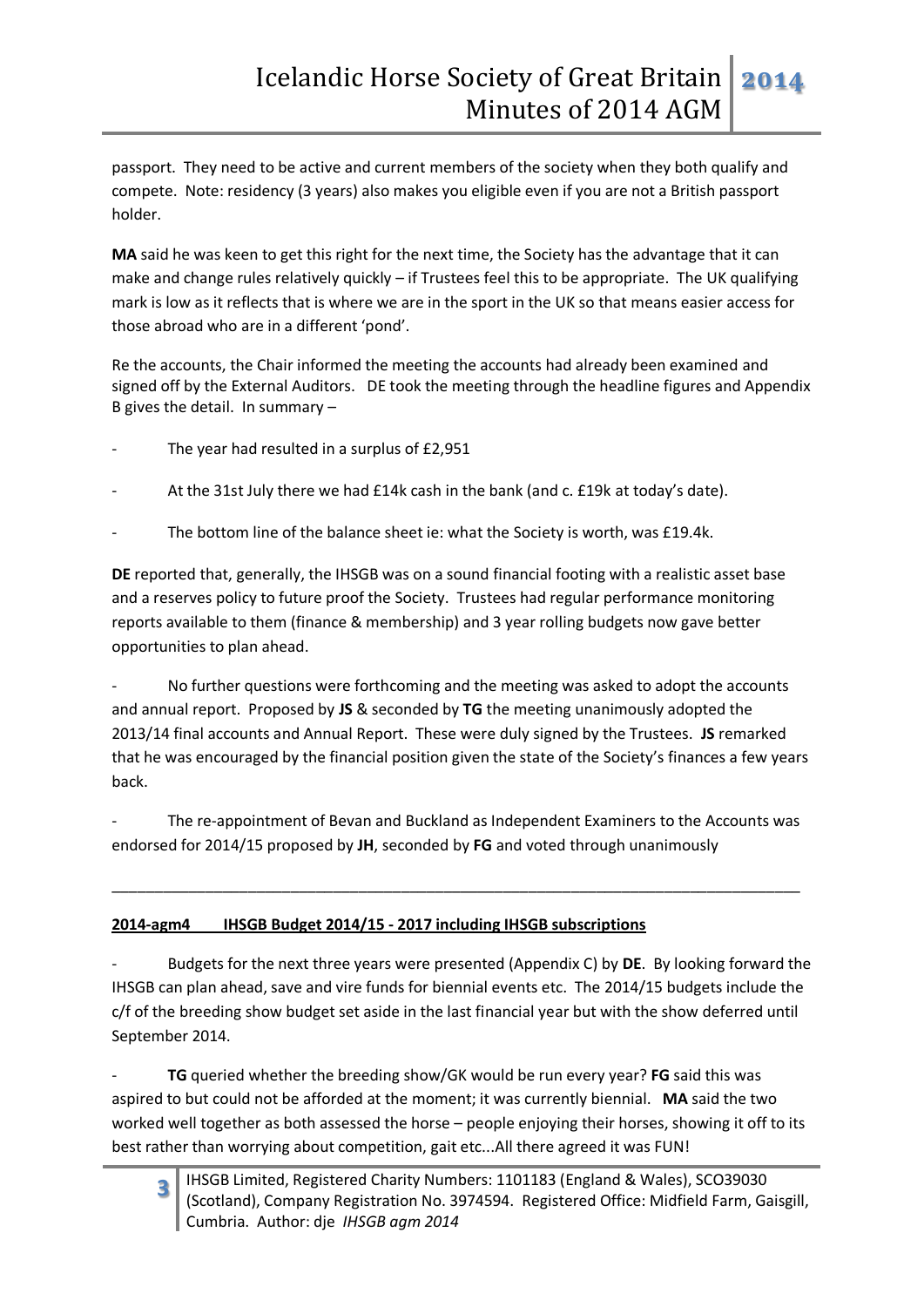- **AB** queried the frequency and the mode of publication given the costs of the newsletter**. JA** reminded the meeting about the ongoing survey to assess what members actually want/look for in Sleipnir but noted there is still a large tranche of people that want a paper copy. **JA** is also liaising with other printers etc to benchmark the costs although **GS** said if the printed numbers so much individual copy costs would go up. **JH** wished Mo all the best as future editor!

- Proposed by **FG** and seconded by **Jackie A** the 2013-17 rolling budget was unanimously adopted, as a month 0 /opening budget for the year. Note membership subs are maintained at existing levels for 2014/15.

\_\_\_\_\_\_\_\_\_\_\_\_\_\_\_\_\_\_\_\_\_\_\_\_\_\_\_\_\_\_\_\_\_\_\_\_\_\_\_\_\_\_\_\_\_\_\_\_\_\_\_\_\_\_\_\_\_\_\_\_\_\_\_\_\_\_\_\_\_\_\_\_\_\_\_\_\_\_\_\_\_

#### **2014-agm5 Belwade Farm : WHW Talk/Presentation**

A fascinating talk was given by, our hosts for the day. **Lisa**, the Centre's promotions manager, gave us a brief history of the origin of the Sanctuary and their work. **TH** gave a vote of thanks and she received warm applause from the meeting.

\_\_\_\_\_\_\_\_\_\_\_\_\_\_\_\_\_\_\_\_\_\_\_\_\_\_\_\_\_\_\_\_\_\_\_\_\_\_\_\_\_\_\_\_\_\_\_\_\_\_\_\_\_\_\_\_\_\_\_\_\_\_\_\_\_\_\_\_\_\_\_\_\_\_\_\_\_\_\_\_\_\_

#### **2014-agm6 Endurance Achievement Awards**

**MA** reported that none were known of but hopefully there will be uptake and results for 2015. **MA**  would liaise with Julie Lennox and members to ensure everyone was aware of and participating in, if they wanted to, this scheme.

\_\_\_\_\_\_\_\_\_\_\_\_\_\_\_\_\_\_\_\_\_\_\_\_\_\_\_\_\_\_\_\_\_\_\_\_\_\_\_\_\_\_\_\_\_\_\_\_\_\_\_\_\_\_\_\_\_\_\_\_\_\_\_\_\_\_\_\_\_\_\_\_\_\_\_\_\_\_\_\_\_

## **2014-agm7 Trustee Appointments**

- The following Trustees are standing down at the AGM;
- Tim Hutchinson (Chairman)
- And in year, Jan Payne (Youth)
- The meeting nominated, proposed by FG and seconded by TR;
- Tim Hutchinson (Chairman)

**Tim** remarked that there had been no nominations received for youth but he had been covering the portfolio since Jan's resignation in year. **Given there were no contested posts a resolution was proposed THAT the meeting elects Tim to the role of Chairman.** No nominations had been received or tabled for the role of Youth Trustee.

#### **The meeting passed this resolution unanimously and the election was duly made, the meeting giving TH a vote of thanks.**

**Freija Glansdorp** had indicated her willingness to continue to include the studbook work within her role as Breeding Leader. The Board has approved this joint portfolio.

\_\_\_\_\_\_\_\_\_\_\_\_\_\_\_\_\_\_\_\_\_\_\_\_\_\_\_\_\_\_\_\_\_\_\_\_\_\_\_\_\_\_\_\_\_\_\_\_\_\_\_\_\_\_\_\_\_\_\_\_\_\_\_\_\_\_\_\_\_\_\_\_\_\_\_\_\_\_\_\_\_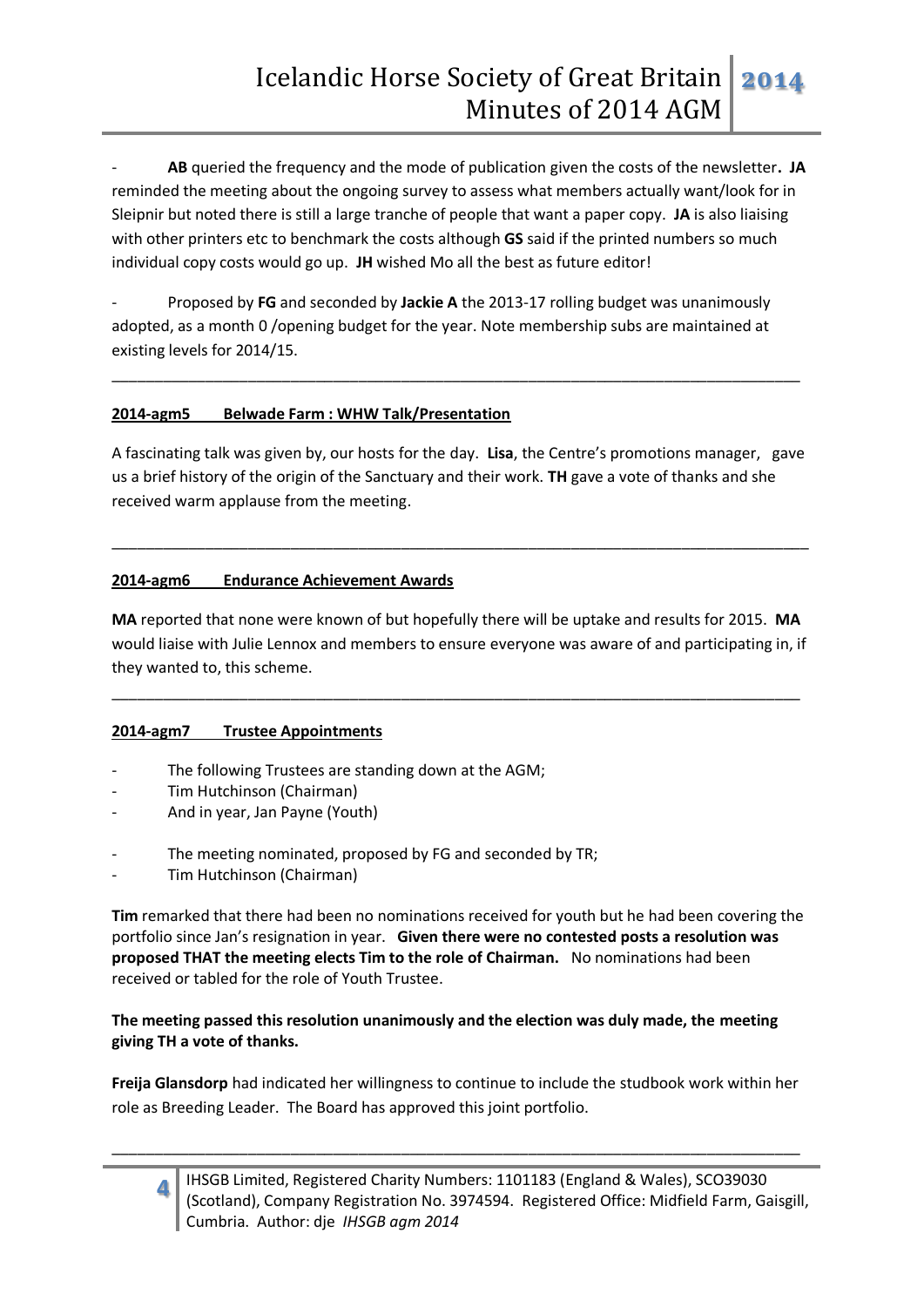#### **2014-agm8 A.O.B.**

#### **Gundula Sharman** raised issues on **Youth**.

She reported that she is the youth director of FEF (at the international level). On 2 year cycle FEIF runs a youth cup and camp, however the UK is under-represented and she is keen to do more to encourage youth participation and support in Britain. Distance and other resources are an issue for the UK. With a tally of approx 10-20 youngsters involved in icelandics across the UK **Gundula** thought that more emphasis should be placed on using IT and also ensuring data capture of young member details. Also could we ask the membership as to who is riding their horses, member or not ie: enabling the communications strategy? The membership form records family details for new members. Also could we develop 4-6 educational packages per annum – a teaching resource run by Regions across the UK at the same time? We need continuous engagement, run online and at local venues without professional instructors. Uptake could then be reviewed, feedback collected and hotspots identified, with activities then developed to suit. KC and are GS liaising; **KC** reported that her educational team have started looking at this and that Germany are running a similar model. The team were hoping to introduce a system of riding badges, bronze through to gold for example. The plan is to have a lot more educational events going on for kids and for the happy hackers but it was early days yet in their work. There is a lot of material/resources already available internationally. Kirsty Carson is running a local club and using some Icelandic teaching resources already being translated into English. Care should be taken not to over complicate the system with too many different badge schemes etc. **Kirsty C.** reflected on her experiences as youth leader but stressed that uptake was poor with distance issues and competing agendas such as football etc, limiting participation. She felt there needed to be a Youth Trustee taking these things to youth (note: she was still administrator of the IHSGB Facebook page). There was a need to embed icelandics more in the pony club agendas and R**uth Aitkin** mentioned there needs to be a centre where people who do not own a horse can access icelandics. There was a common misconception that icelandics cost more than a good pony club all rounder. The meeting noted that no-one was currently running the icicles club – **Kirsty C** said we need to ask/approach the young members as to what they wanted. The framework of the youth was there; Ice pops, Icicles and young riders with age group splits for competition. There was discussion about, before we get as far as organising the competitions and camps for the kids, the need to get more engagement at a very local level or by online participation. **AB** queried whether an annual camp would be attractive? But we have done this – **Kirsty** has organised a northern venue in the past but there was no one coming forward in the south to organise/take this forward. **JS** said we should think outside of the box, what about the nonmember Icelandic owners – do they have family? We want to perpetuate the Icelandic horse so this an untapped pool of youngsters....TH reported that, in the past, enormous efforts have been made in supporting the youth, but longer term we have retained very few of them as adult members. All agreed that a focus on the 45% Icelandic horse owners who are not members was important. **MA** highlighted the willingness of the younger generation to engage with Facebook so we need a youth champion working with Jem's team to develop and liaise on the content and initiatives. **Kirsty C** asked whether there should be a youth trustee who is themselves a young and active (18 is the

**5**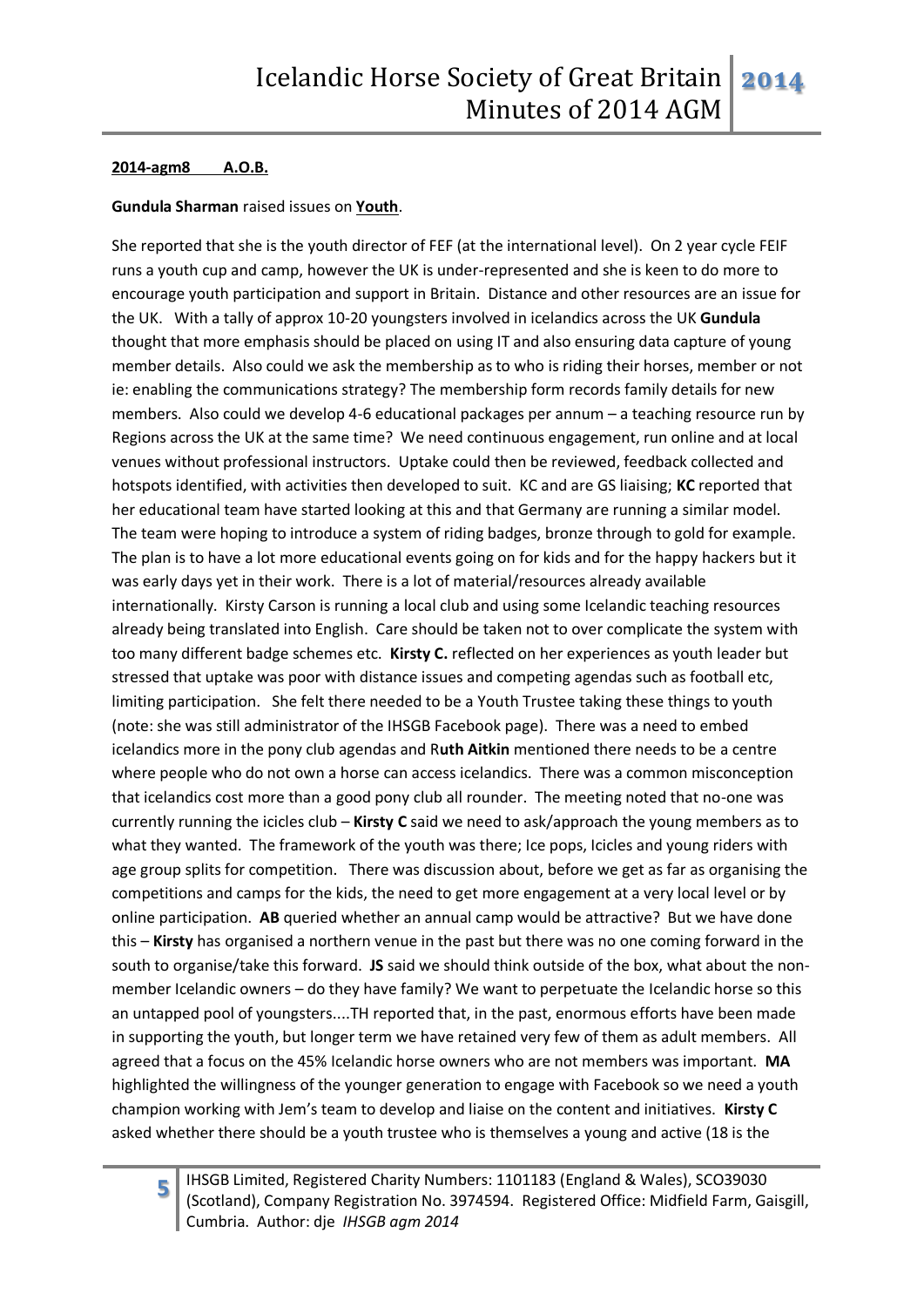minimum age limit)? All agreed this would be beneficial so there was an action on everyone to try and encourage a youngster to come forward and champion their own agenda. There was also demand for an Icelandic horse e/video game (**GS** said this was under development by FEIF). **MA** asked whether there could be a button on the website to take anyone interested re youth, capturing their details. **RA** asked whether a good flyer good be developed to send to out to anyone involved with an Icelandic horse aimed at capturing details of more active youngsters. Free membership for youngsters was discussed as an option, the 'income loss' funded by the CAF fund, e-newsletters being available. **Action: Trustees to take forward ideas**.

**Gundula** said she had had the privilege of being invited to a US summer camp (but had to decline) and remarked that Denmark are also doing it. People attend/come with their horses and there would be a range of different activities, rides out, non-horsy activities etc. She thought the Lake District would be reasonably 'central' and said she would be happy to help organise. Jane Stone has also had a similar idea and is looking for participants. **GS** suggested we use Jane's event as a learning opportunity and springboard (and give it active support) but that the Society look to develop this as a Society organised/led event for the future. **Jackie A.** also remarked that Fi Pugh had organised a similar and successful summer camp in 2014. Articles and write ups are required for the magazine so that more people realise life is not oval track centred! **GS** said that the Society – trustees and members – need to find a way of supporting those that organise and participate – but the Society IS individuals so we all have to communicate and ensure that the Events Diary is populated and information is sent to the Newsletter editor. All agreed it would be good to use Jane's coming event as a bridge to the future and support Jane in 2015. **JH** remarked that Sleipnir does not have roving reporters – individuals need to send in information please! **AB** stressed there should be better links between the immediacy of information on the website and Facebook feeding into the newsletter and that the calendar of events should be re-introduced into Sleipnir. **Action: JA**

**Kirsty C** remarked that it must have been 9 years ago we had the Hestfest so 2015 is our 30th year as a Society; all agreed it would be a good thing to mark. Action: Trustees

**Kirsty C** highlighted the tolt on line initiative; there was a plea for the Society to promote it more, to chase uptake and results more and publish the feedback etc. Could the Society promote and report more? Everyone agreed it was a great initiative but maybe needed some more resourcing/support to develop to its full potential. **Action: Trustees**

**GS** is liaising with Holland re their online competitions who have taken one step further – an event is processed online but then there is a coming together of all participants going through the judging criteria together as a learning experience.

**GS** encouraged all of us to join the Ride to Herning; she was targeting 1000 riders and Britain was currently in the lead. The details are on the FB site and **(Action) JA** would replicate on the website.

**KC** updated the meeting on progress on the Calendar – the print run has been delayed as the company went bust but should be for sale within 2-3 weeks available via the website.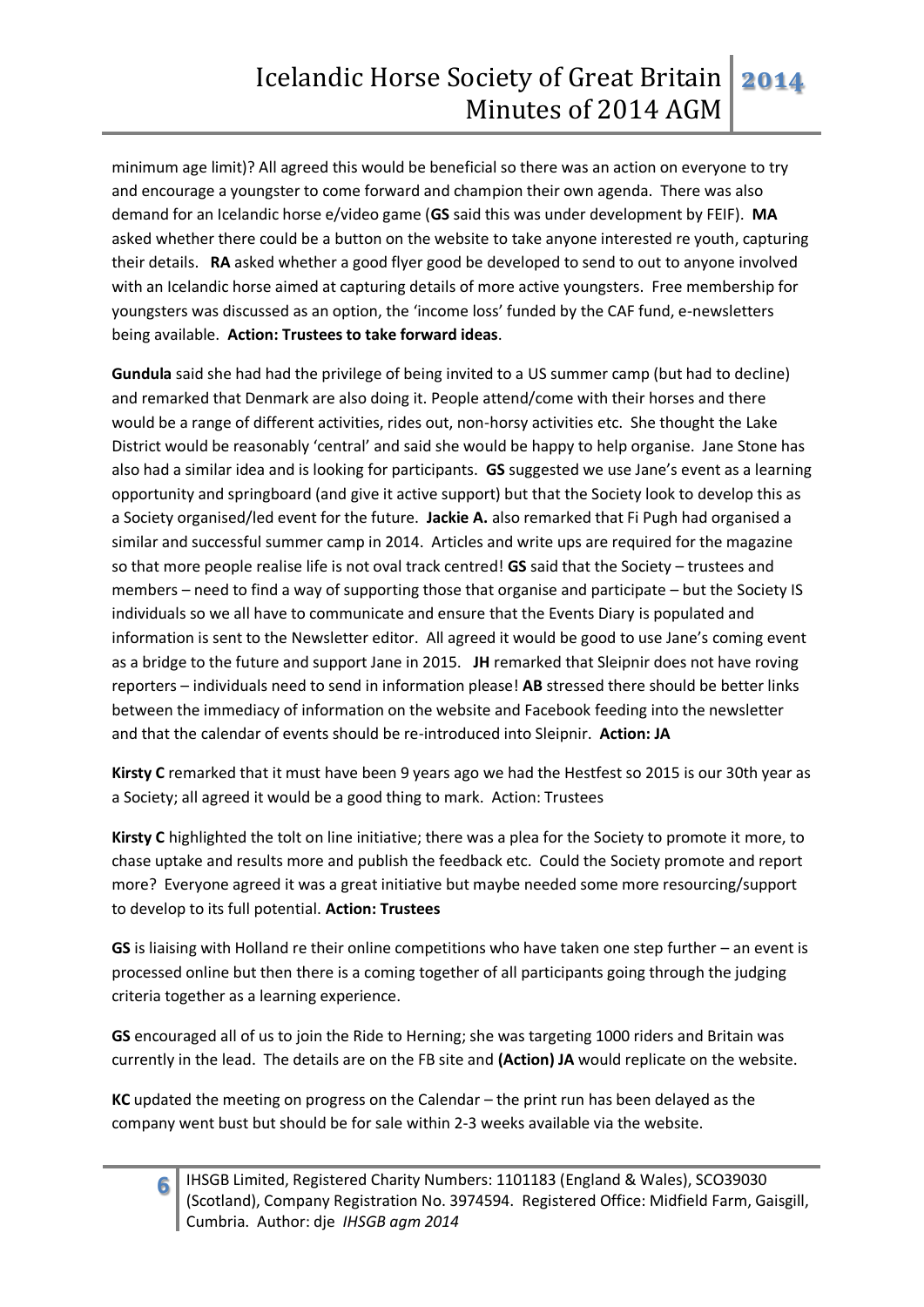It was suggested Membership vouchers are sent to non- member Icelandic horses owners. All were encouraged to buy vouchers as Christmas presents.

**\_\_\_\_\_\_\_\_\_\_\_\_\_\_\_\_\_\_\_\_\_\_\_\_\_\_\_\_\_\_\_\_\_\_\_\_\_\_\_\_\_\_\_\_\_\_\_\_\_\_\_\_\_\_\_\_\_\_\_\_\_\_\_\_\_\_\_\_\_\_\_\_\_\_\_\_\_\_\_\_\_\_**

#### **2014-agm9 Date and venue of 2015 AGM**

TH informed the meeting that historically we have moved the AGM round the country so more members can attend and have their say. But it is a business meeting so uptake/participation tends to be low. There is a cost to the Society for travel costs etc as Trustees have to attend. So is there an argument for the AGM being held at a venue where the cost to the Society is minimised? ie: at a site in the UK nearest to all the Trustees? The members were asked to consider this. Discussions and points from the floor noted/included: A welfare/charity is also going to cost less than a commercial venue. Can we incorporate the AGM into an event that members will want to attend, a weekend of activities? Is it purely a business meeting or a chance to interact with and learn from members? With the wider remit and membership in the teams reporting into the Board this perhaps minimised the need to get more 'bums on seat'. There was a steer towards focusing on the business meeting ensuring that the membership had had time to feed into the agenda and the business to be discussed. MA said it was 'an expensive bit of posturing' to say we are here, coming round the country but how do we ensure that Regions and individuals feel they are represented? FG suggested there should be more emphasis to make sure a Trustee is present and accessible at any event to talk to. But if you or a Trustee is attending an event as a competitor then your attention is elsewhere. MA said we are here because we feel we should be but it would be great if there was an event that everyone wanted to be at to which we could tag on a face to face with the membership. This does not have to be the AGM – a Trustees' forum. Timing of the AGM late October/November is not necessarily conducive to increasing attendance but we are restricted by the production of the audited accounts etc. **Action: Trustees to develop ideas re a Trustees Forum at an event during summer/early autumn and agreed to centralise future AGMs at a venue of least cost to the Society.**

#### **The date was set at 14th November 2015, venue t.b.c.**

**TH** closed the meeting, thanking all attendees and hoping to see everyone again next year.

Everyone gave a vote of thanks to each other and KC proposed a vote of thanks to the Trustees. The meeting closed with warm applause.

There being no further business the meeting closed at 17.15pm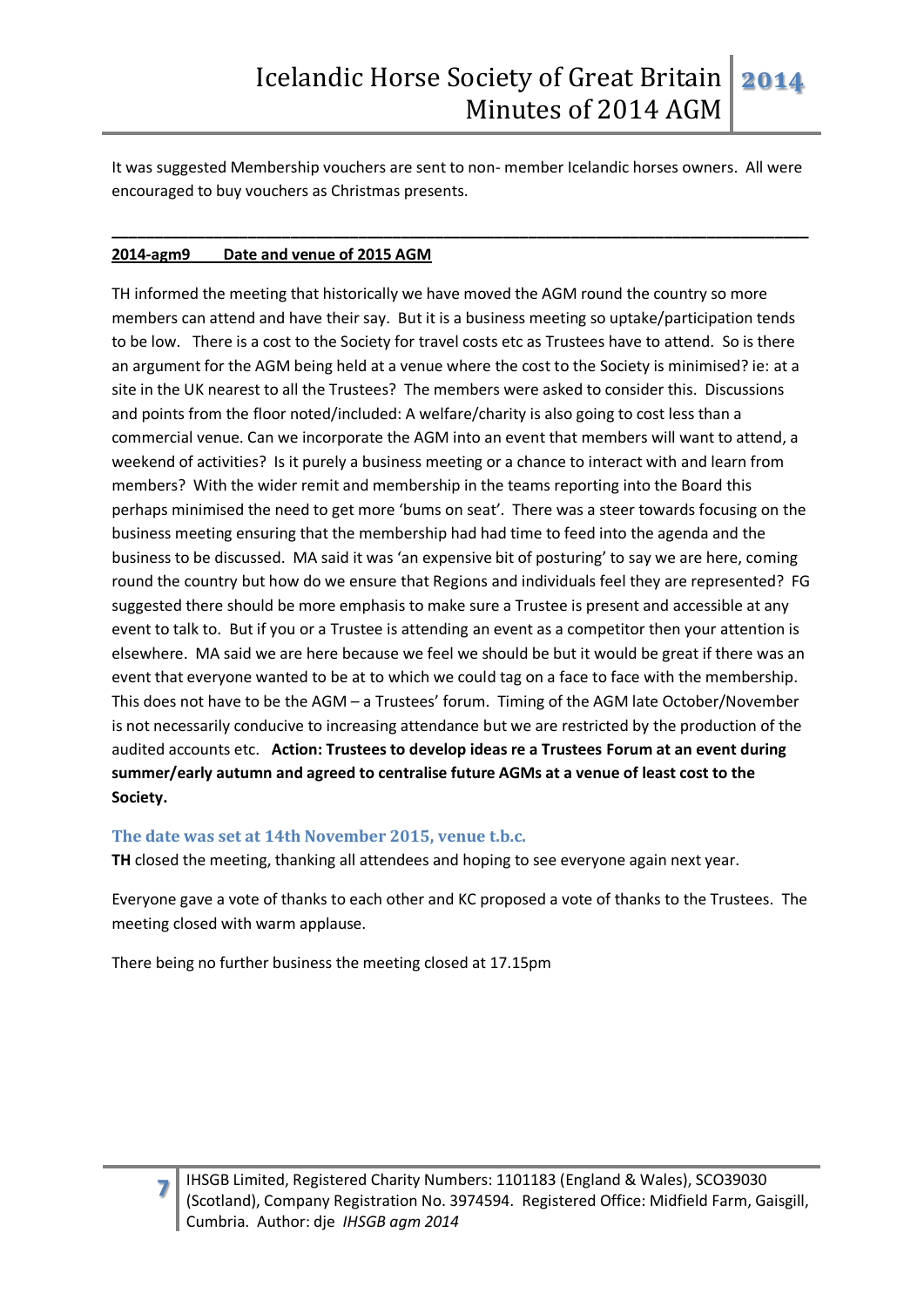# **Appendix A**

|                         |   |   | <b>IHSGB LTD</b>                       |                             |                                                                                                                                                                                                        |
|-------------------------|---|---|----------------------------------------|-----------------------------|--------------------------------------------------------------------------------------------------------------------------------------------------------------------------------------------------------|
|                         |   |   |                                        | ANNUAL GENERAL MEETING 2014 |                                                                                                                                                                                                        |
|                         |   |   | 15TH NOVEMBER 13.30 HRS                |                             |                                                                                                                                                                                                        |
|                         |   |   | Belwade Farm, Aberdeen                 |                             |                                                                                                                                                                                                        |
|                         |   |   |                                        |                             |                                                                                                                                                                                                        |
|                         |   |   |                                        | ATTENDEES/APOLOGIES/PROXIES |                                                                                                                                                                                                        |
|                         |   |   |                                        |                             |                                                                                                                                                                                                        |
| <b>Name</b>             |   |   | <b>Attending Apologies Proxy Given</b> | <b>Proxy awarded to</b>     | <b>Comments</b>                                                                                                                                                                                        |
| <b>Heather Morrison</b> |   | A |                                        |                             |                                                                                                                                                                                                        |
| <b>Phil Butler</b>      |   | Α | Υ                                      | to Kirsty Carson            |                                                                                                                                                                                                        |
| Nadene Butler           |   | A | Υ                                      | to Kirsty Carson            |                                                                                                                                                                                                        |
| Debbie Ede              | Υ |   |                                        |                             |                                                                                                                                                                                                        |
| H Ashford               | Υ |   |                                        |                             |                                                                                                                                                                                                        |
| Tim Hutchinson          | Υ |   |                                        |                             |                                                                                                                                                                                                        |
| Janice Hutchinson       | Υ |   |                                        |                             |                                                                                                                                                                                                        |
| Freija Glansdorp        | Υ |   |                                        |                             |                                                                                                                                                                                                        |
| <b>Torbyn Rees</b>      | Υ |   |                                        |                             |                                                                                                                                                                                                        |
| Gundula Sharman         | Υ |   |                                        |                             |                                                                                                                                                                                                        |
| Jeremy Sharman          | Υ |   |                                        |                             |                                                                                                                                                                                                        |
| Diana Bricknell         |   | Α |                                        |                             | "I do not have enough time available to travel to<br>Scotland"                                                                                                                                         |
|                         |   |   |                                        |                             | I'm very grateful to everyone who spends lots                                                                                                                                                          |
|                         |   |   |                                        |                             | of time for the society [ thank you one and all<br>] and I adore quietly riding my old chap, Svali<br>, joint age 86 ! The odd tolt makes life all                                                     |
| Sue Postans             |   | Α | Υ                                      | The Chairman                | worth while.                                                                                                                                                                                           |
| James Joicey            |   | A | Υ                                      | The Chairman                |                                                                                                                                                                                                        |
| Dorothy Thomas          |   | A |                                        |                             |                                                                                                                                                                                                        |
| Margaret Longworth      |   | A | Υ                                      | Tim Hutchinson              |                                                                                                                                                                                                        |
| Carola Puddy Henry      |   | A | Υ                                      | Jem Adams/Chairman          |                                                                                                                                                                                                        |
| Mike & Pauline Edwards  |   | Α |                                        |                             |                                                                                                                                                                                                        |
| Melville & Laura Moss   |   | A |                                        |                             |                                                                                                                                                                                                        |
| <b>Rosemary Bridges</b> |   | A | Υ                                      | The Chairman                |                                                                                                                                                                                                        |
| Mel Lewis               | Υ |   |                                        |                             |                                                                                                                                                                                                        |
| Rona Frame              | Υ |   |                                        |                             |                                                                                                                                                                                                        |
| Jackie Alexander        | Υ |   |                                        |                             |                                                                                                                                                                                                        |
| Jane Curley             |   | A | Υ                                      | The Chairman                |                                                                                                                                                                                                        |
| jeremy & Sue Uff        |   | Α |                                        |                             | Jeremy and I send our apologies, we are unable<br>to attend due to a prior engagement. We are<br>attending the Commonwealth Veterans Fencing<br>Championship in Largs.                                 |
| Kirtsy Carson           | Υ |   |                                        |                             |                                                                                                                                                                                                        |
|                         |   |   |                                        |                             | Thanks for the AGM info, sorry I won't make it<br>but I hope you have a good turnout. Thanks to<br>all the trustees for all their hard work. Have a<br>good meeting, and I hope the weather is kind to |
| Cathleen Baldwin        |   | Α |                                        |                             | you in the frozen north!                                                                                                                                                                               |
| Sir Richard George      |   | Α | Υ                                      | The Chairman                |                                                                                                                                                                                                        |
| Joan Beadle             |   | Α | Υ                                      | The Chairman                |                                                                                                                                                                                                        |
| Sylvia Best             |   | A |                                        |                             |                                                                                                                                                                                                        |
| Jem Adams               | Υ |   |                                        |                             |                                                                                                                                                                                                        |
| Mike Adams              | Υ |   |                                        |                             |                                                                                                                                                                                                        |
| Kristina Christof       | Υ |   |                                        |                             |                                                                                                                                                                                                        |
| Ruth Aitkin             | Υ |   |                                        |                             |                                                                                                                                                                                                        |
| Ann Baillie             | Υ |   |                                        |                             |                                                                                                                                                                                                        |
| David Baillie           | Υ |   |                                        |                             |                                                                                                                                                                                                        |

**8**